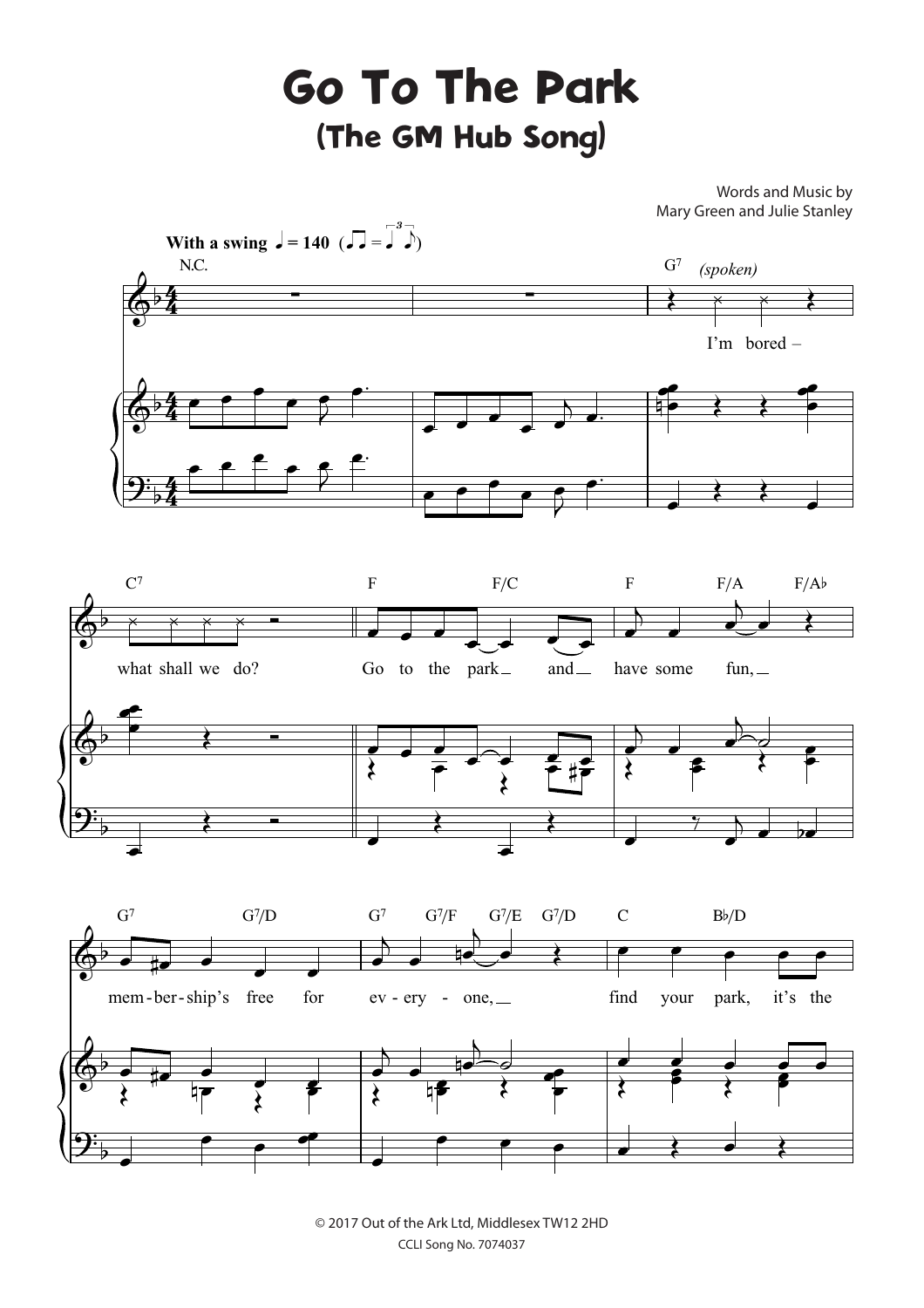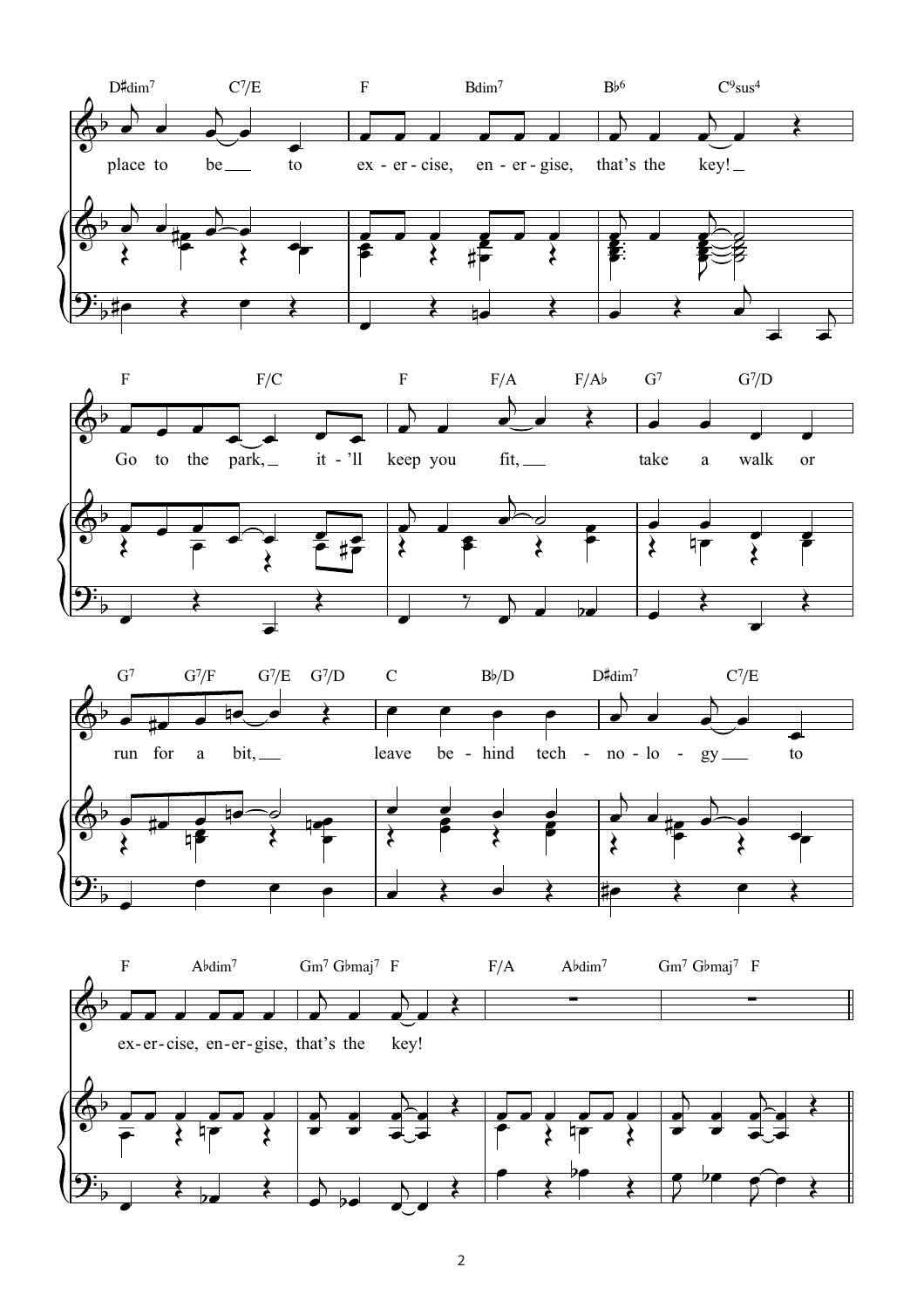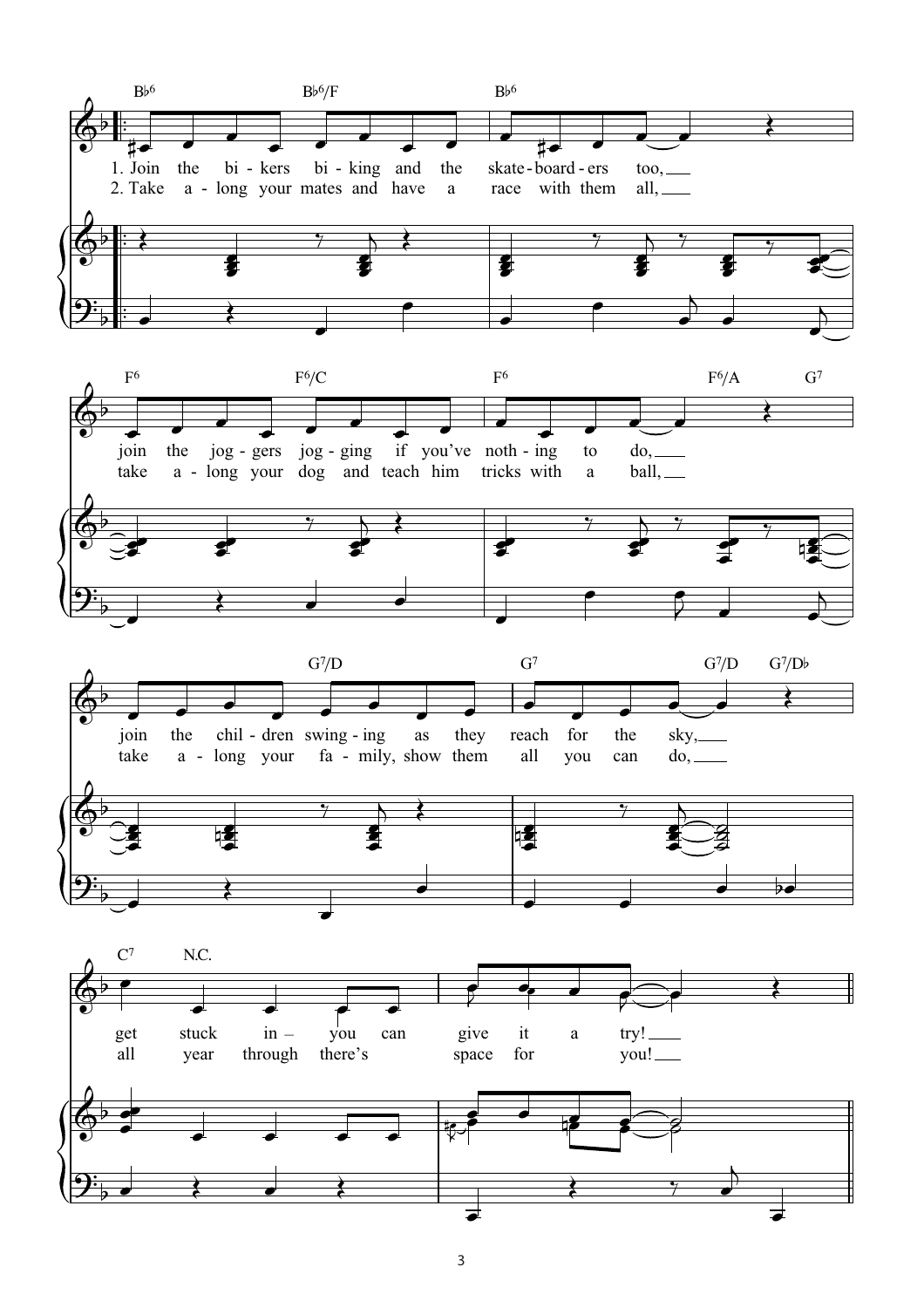

\* (Optional) shout out the name of your local park.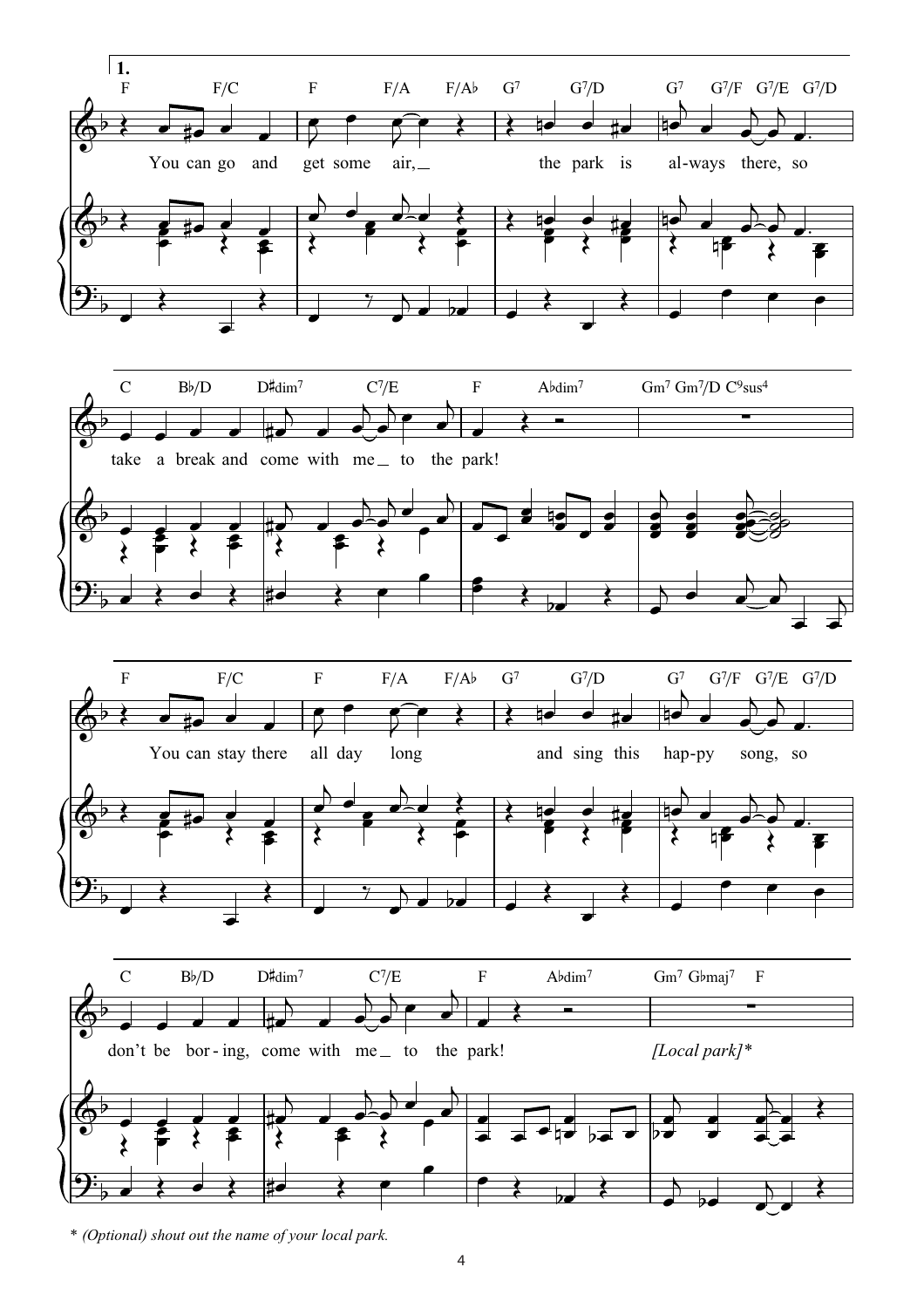

<sup>\* (</sup>Optional) shout out the name of your local park.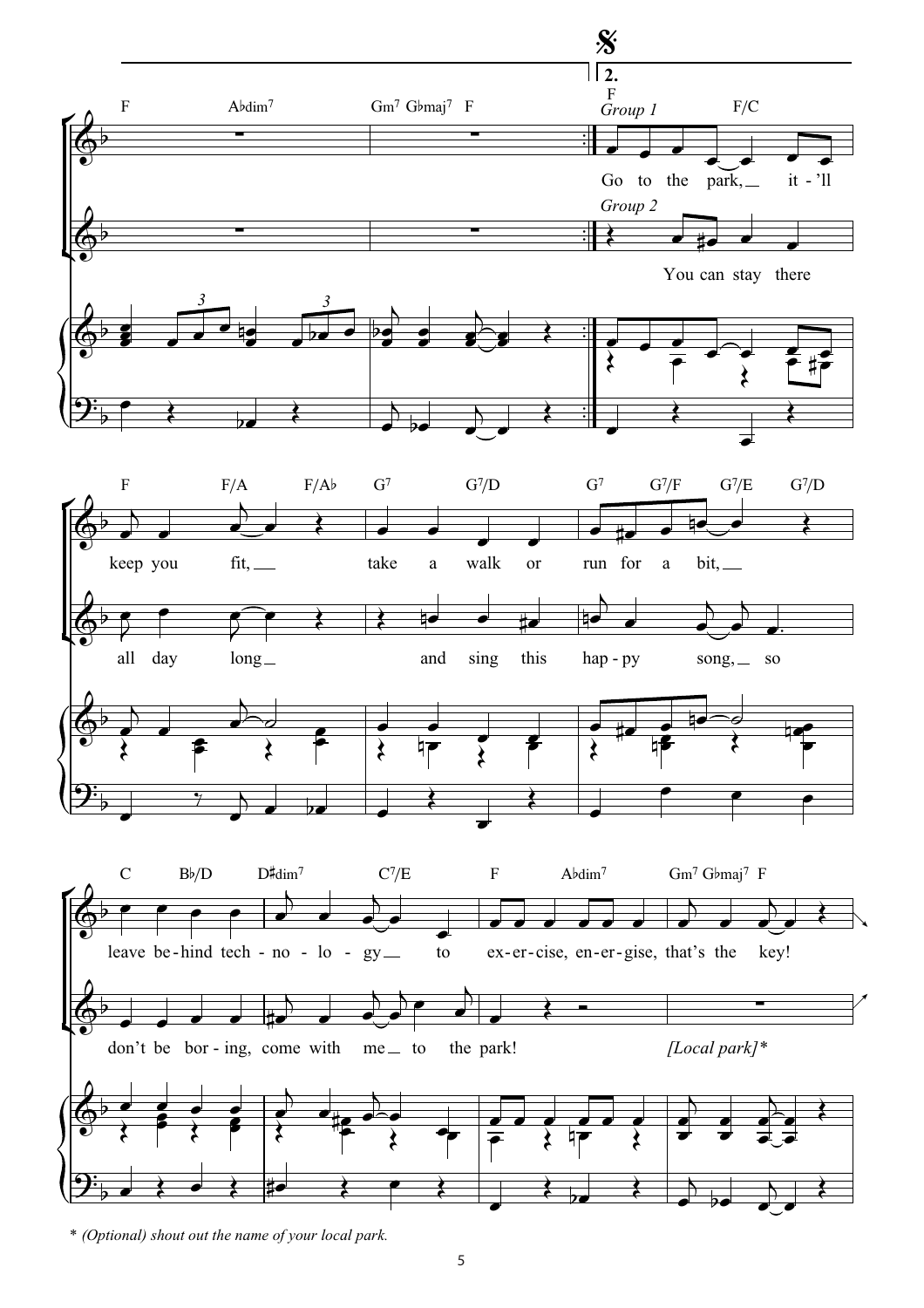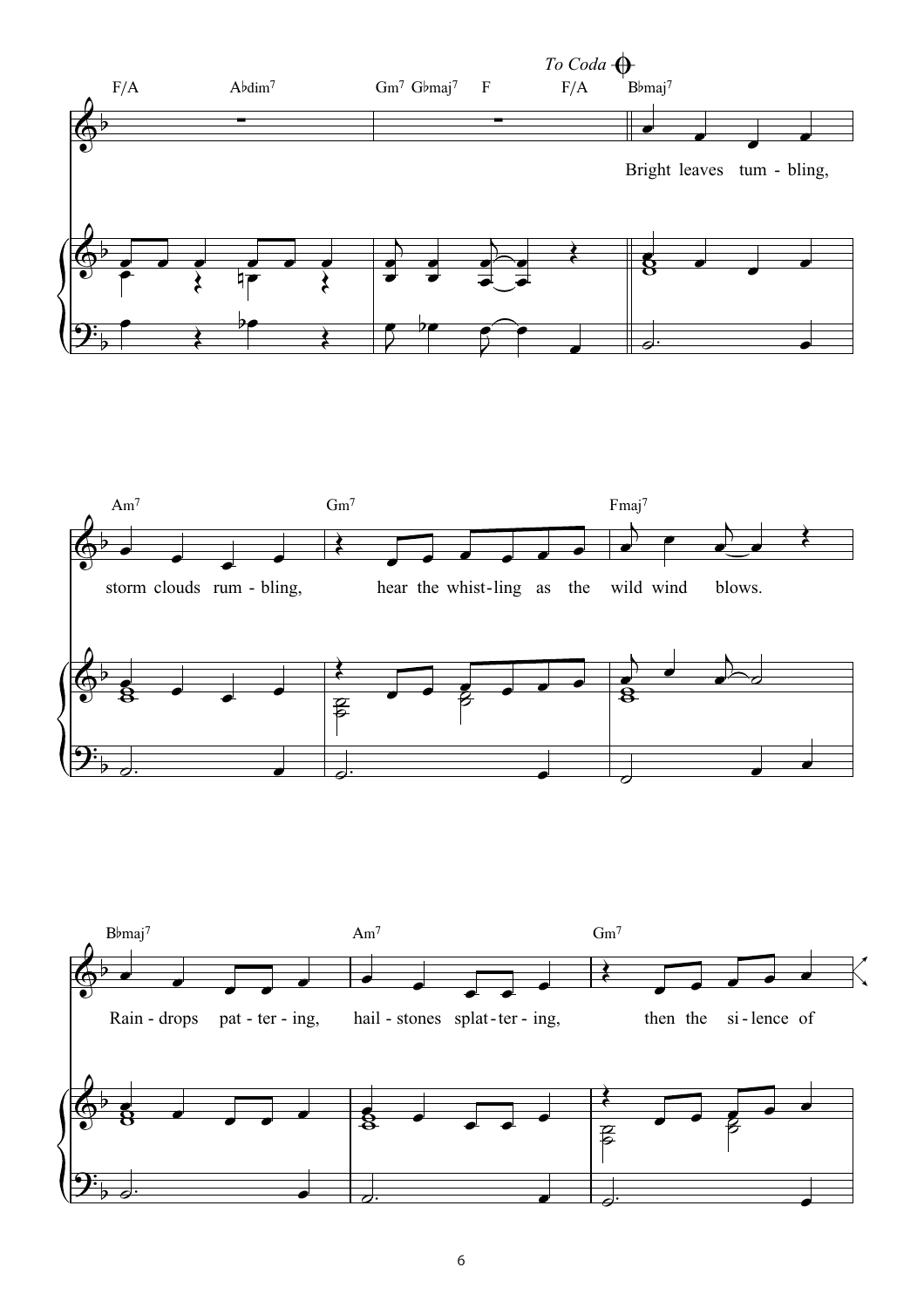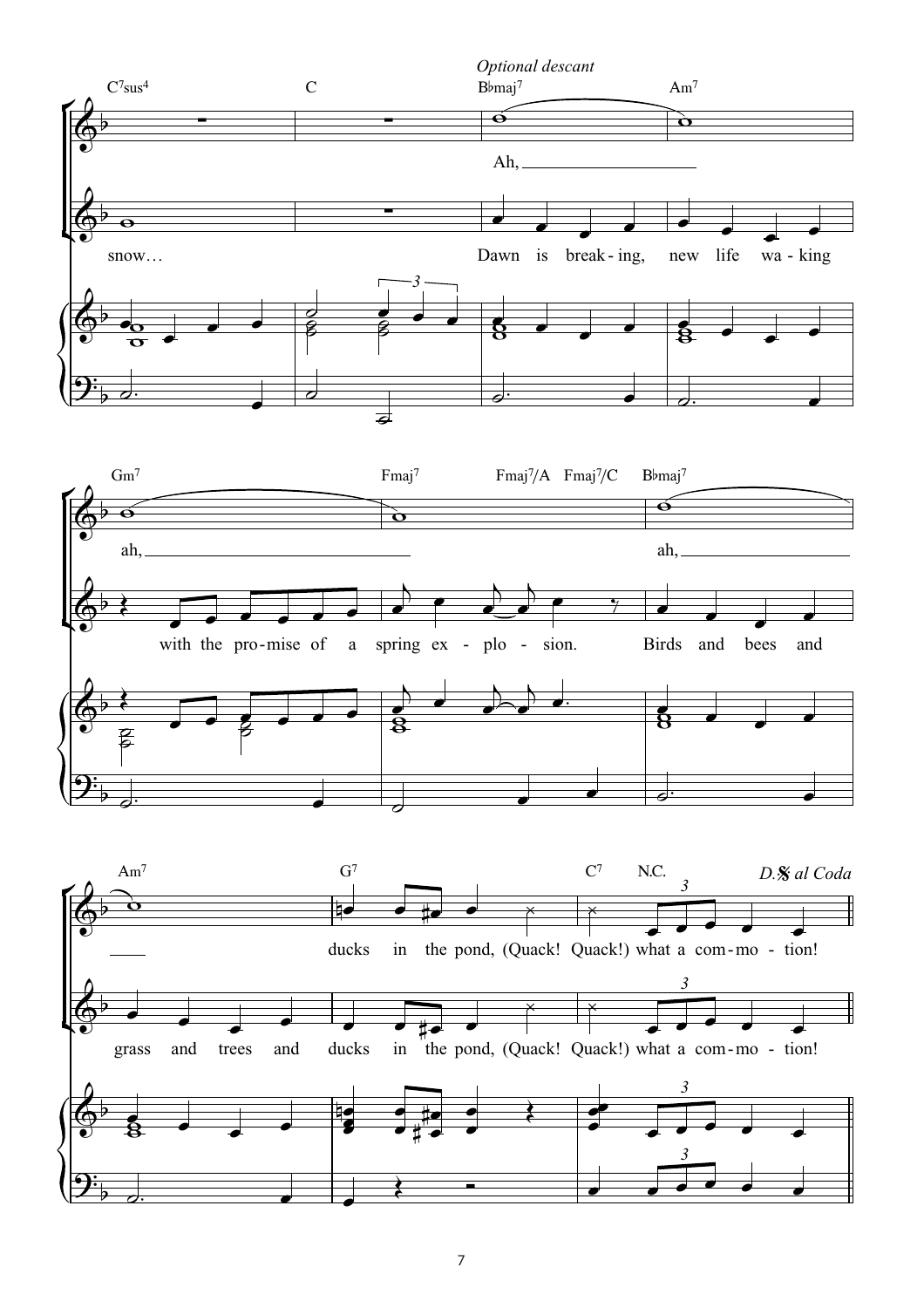







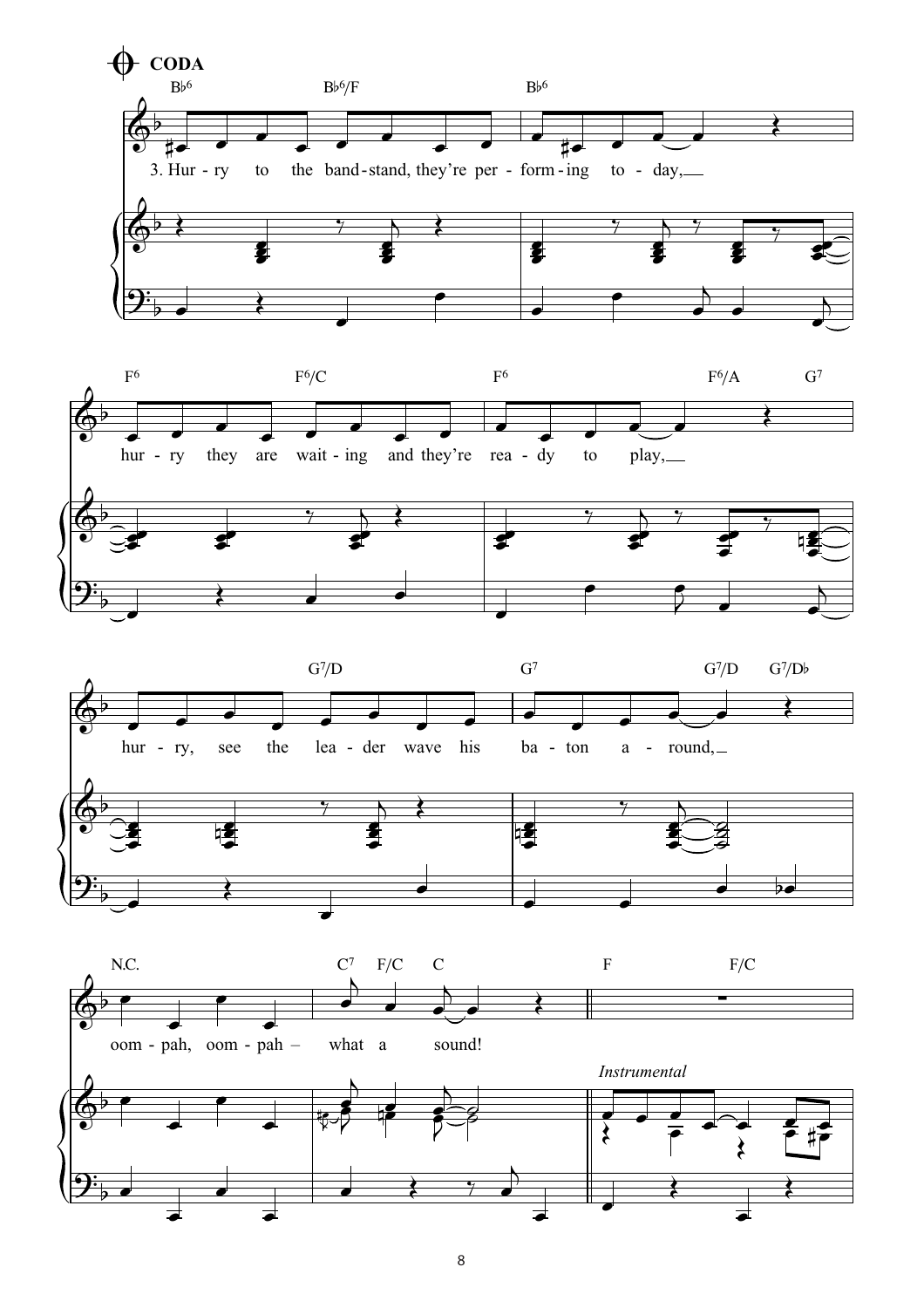





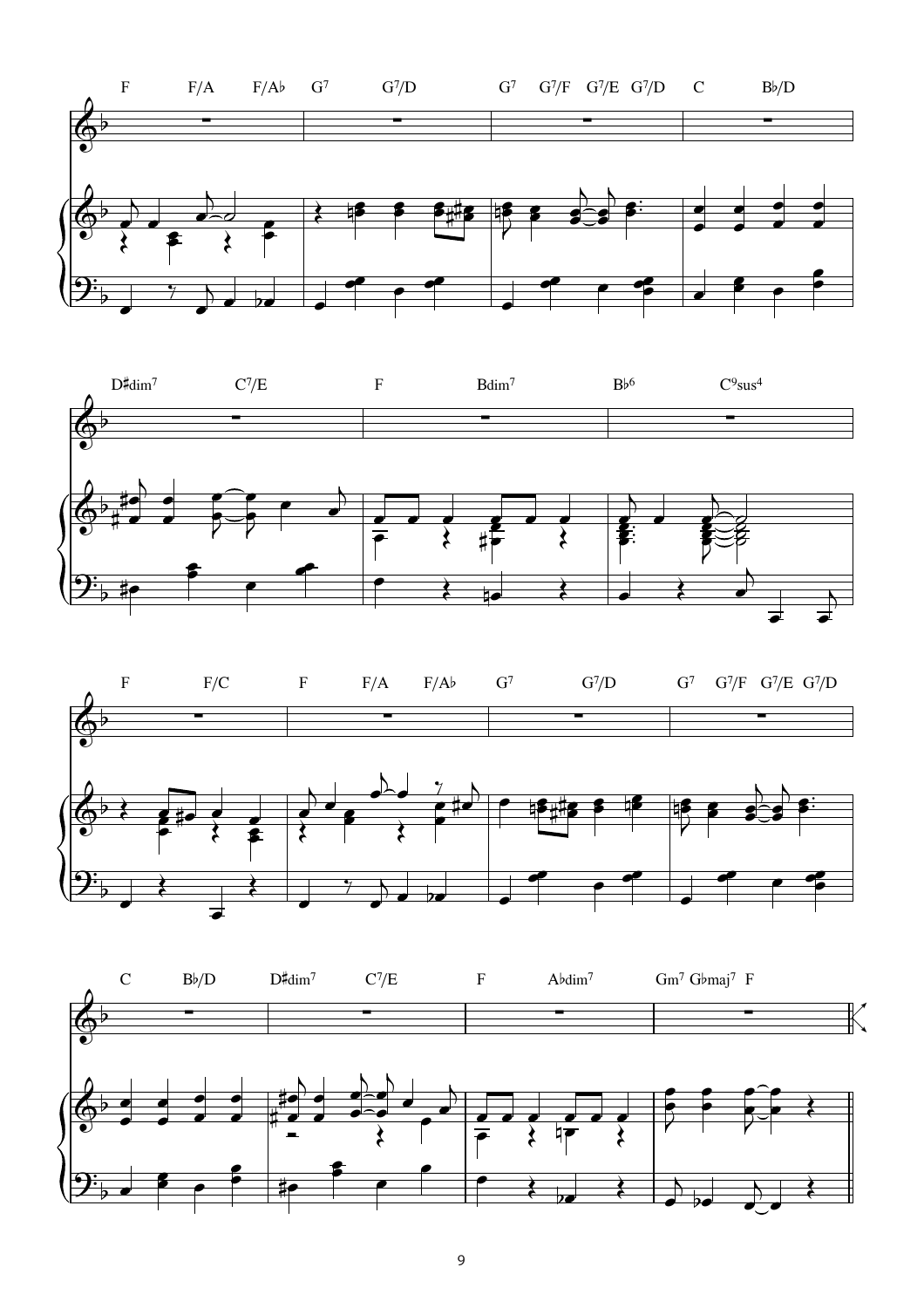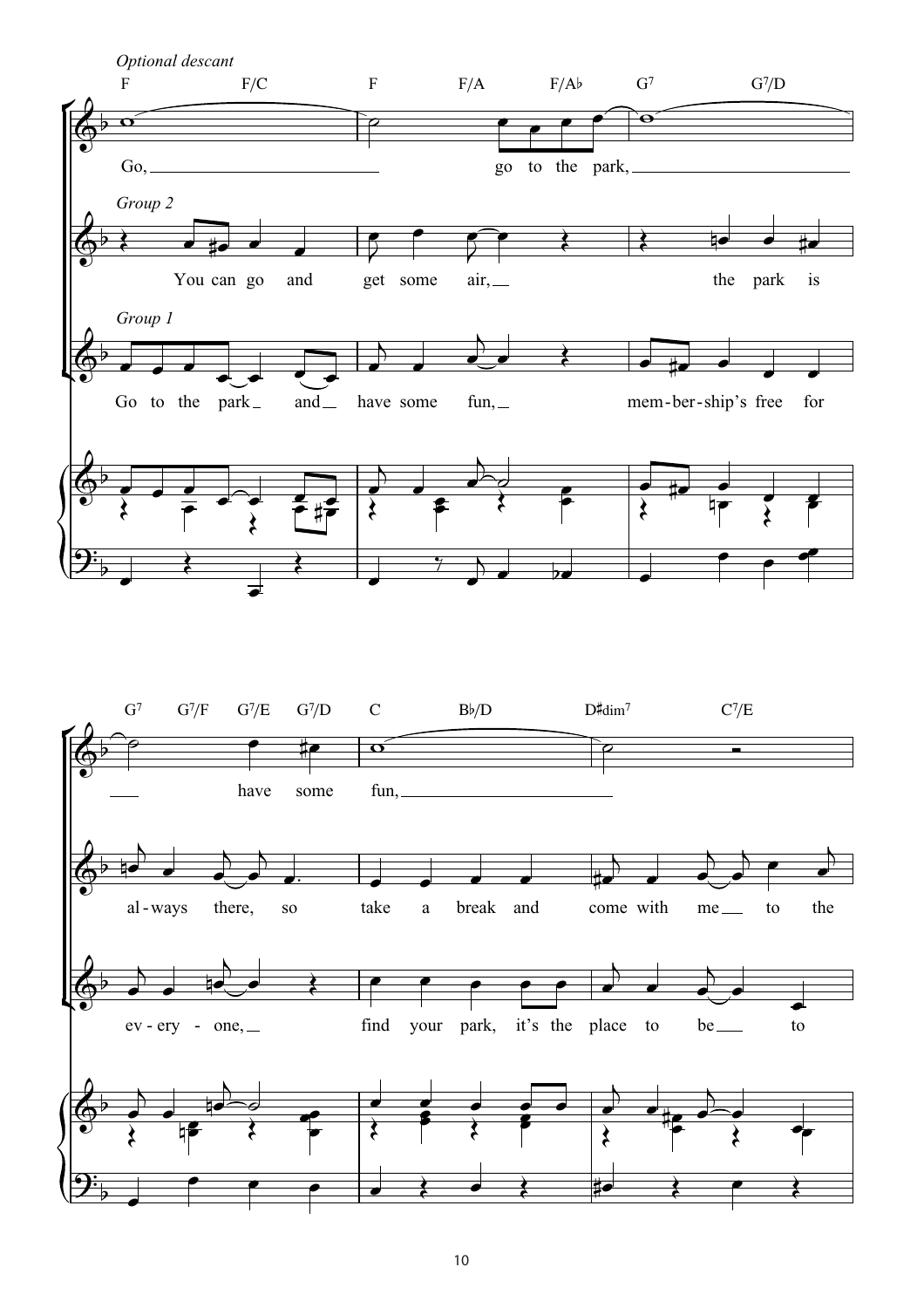![](_page_10_Figure_0.jpeg)

<sup>\*</sup> *(Optional) shout out the name of your local park.*